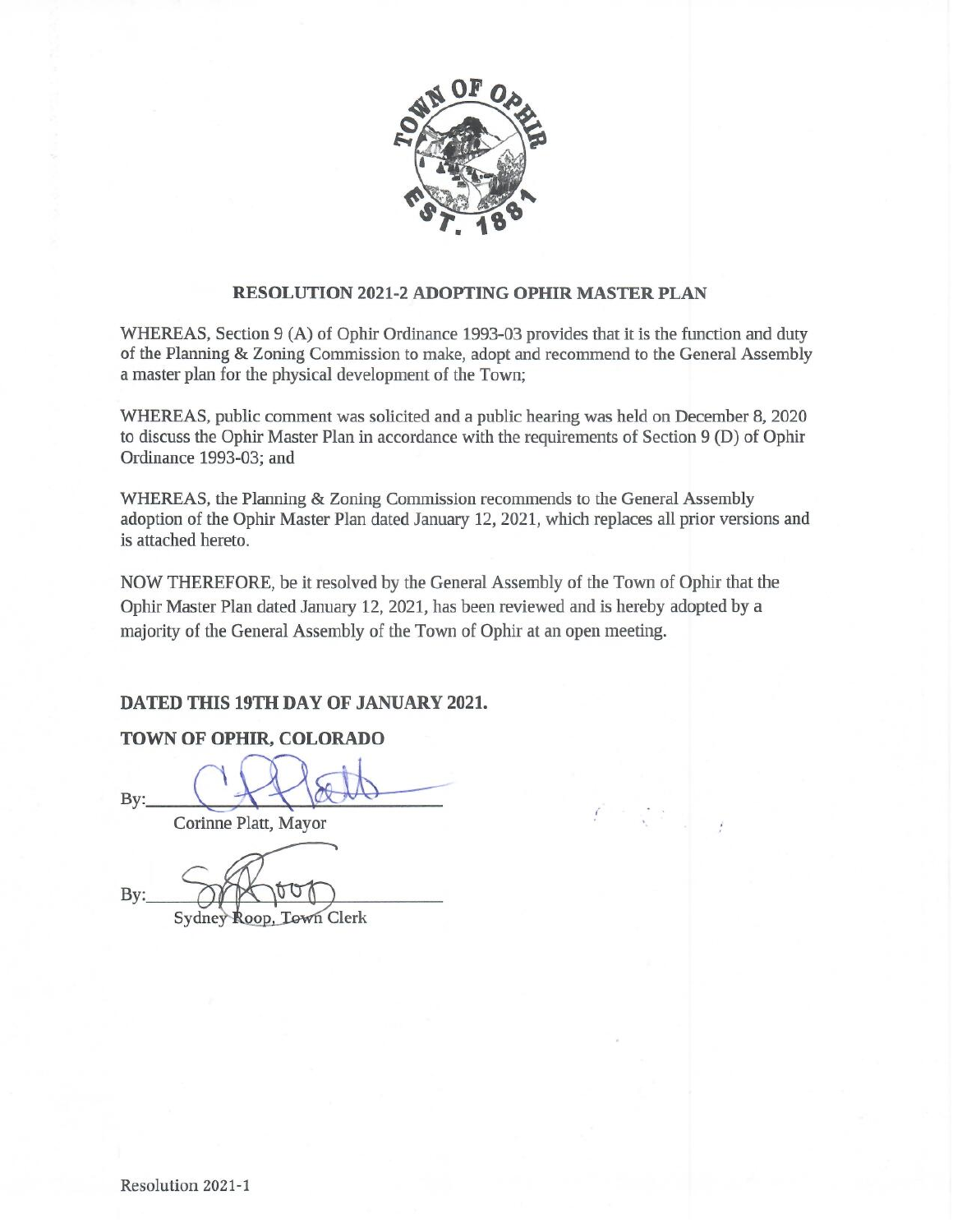

# **Ophir Master Plan 2021**

## **Table of Contents**

| <b>Introduction</b><br>L.                                        | $\boldsymbol{2}$ |
|------------------------------------------------------------------|------------------|
| <b>Background and Authority</b><br>А.                            | $\mathfrak{2}$   |
| <b>Guiding Principles</b><br>В.                                  | 3                |
| <b>Setting, History and Government</b><br>Н.                     | 3                |
| III.<br><b>Community Design &amp; Land Use</b>                   | 5                |
| Goal A: Preserve Ophir's Unique Character                        | 6                |
| Goal B: Preserve Ophir's Residential Character                   | 6                |
| Goal C: Preserve Ophir's Mountain Landscape                      | 6                |
| Goal D: Preserve Ophir's Historic Character                      | 7                |
| Goal E: Maintain Housing Opportunities for the Community         | 7                |
| Goal F: Update and Clarify Ophir's LUC                           | 7                |
| IV. Public Facilities and Services                               | 8                |
| Goal G: Serve the Health, Safety & Well-Being of Ophir Residents | 10               |
| Goal H: Promote Sustainability                                   | 12               |
| <b>Environmental Stewardship</b><br>V.                           | 13               |
| Goal I: Protect Ophir's Natural Resources                        | 13               |
| Goal J: Remediate Environmental Impacts of Human Activity        | 14               |
| Goal K: Maintain and Preserve Ophir Open Space                   | 15               |
| <b>Human Wellness</b><br>VI.                                     | 15               |
| Goal L: Ensure Health and Safety of Residents                    | 15               |
| Goal M: Prevent Damage Caused by Natural Hazards                 | 16               |
| <b>Bibliography and References</b>                               | 17               |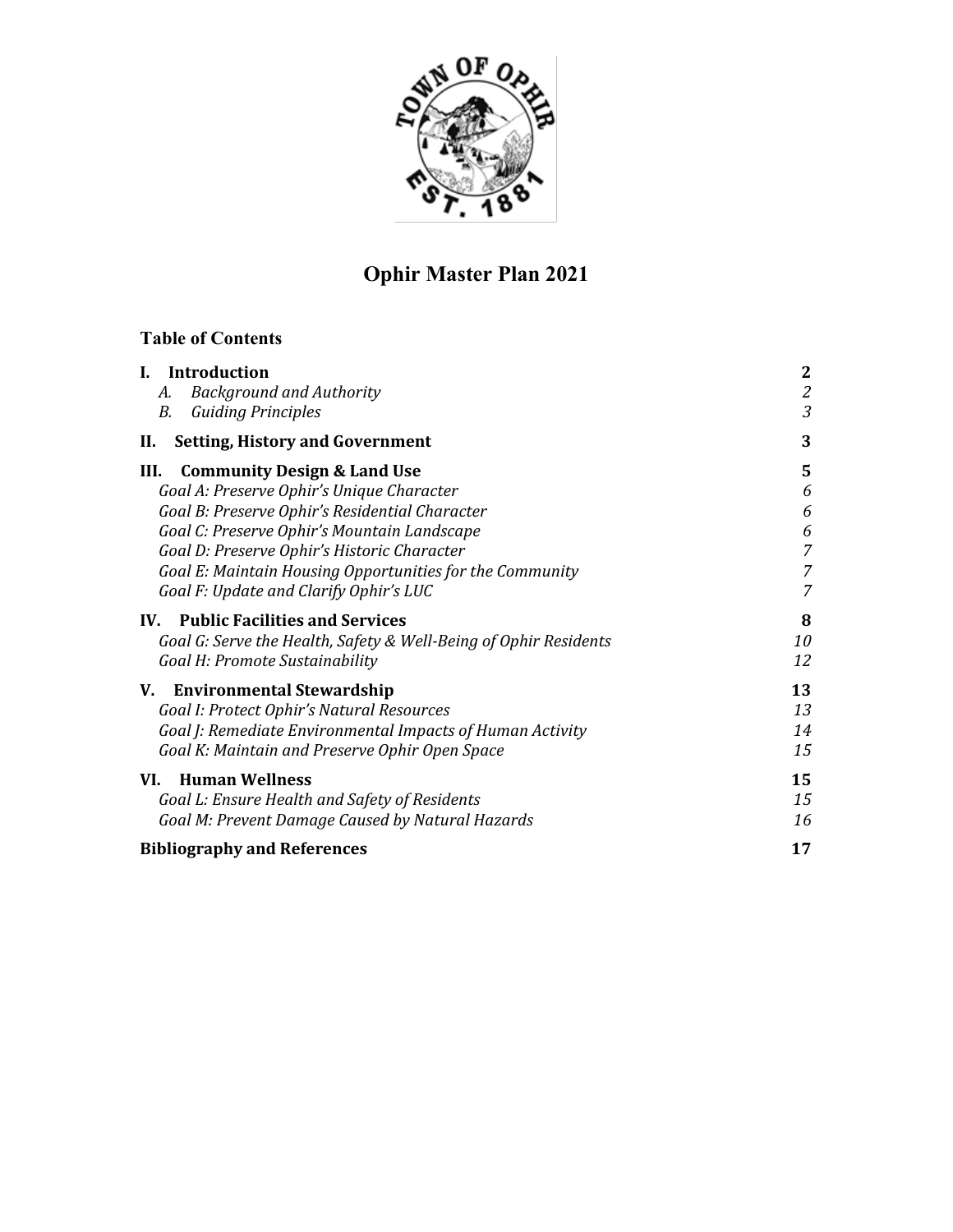## **I. Introduction**

The Town of Ophir is a small, quiet, residential community that sits at about 9,800 feet above sea level in Colorado's San Juan Mountains. Ophir has less than two hundred residents and there is no commercial activity, including short-term rentals, within town limits. Summers are short and winters are long with high winds and abundant snowfall. Ophir is accessed by a dead-end county road, which is sometimes closed during winter months due to avalanches. Spring Gulch, an avalanche slide path, divides the town into east and west Ophir. Lots are small and housing sizes are restricted because of State Regulations for septic systems. Additionally, drones, ATVs, snowmobiles and other off-highway vehicles are not allowed within town limits.

In an effort to preserve Ophir's small, residential character and natural setting, the Ophir Master Plan ("Master Plan") creates a framework for making decisions regarding the physical, social, economic and environmental development of the community. The Master Plan establishes certain objectives that anticipate the future through general guidelines but it does not contain specific details concerning every problem, issue, use or location that will be addressed in coming years.

Sections I-II provide certain background information about the Master Plan and Ophir. Sections III-VI set out goals (Goals A-M) relating to specific topics followed by detailed objectives describing how these goals can be achieved.

### **A. Background and Authority**

Origin. The Master Plan was first created and adopted on September  $21<sup>st</sup>$ , 1993 and has since been regularly updated based on community input collected through public meetings, opinion surveys, and studies. Specifically, this plan incorporates results from the 2019 Master Plan Survey ("2019 Survey"), the 2016 Master Plan Survey ("2016 Survey") and the 2019 OEC Recreational Use of Ophir Open Space Survey ("2019 OEC Survey").<sup>[1](#page-2-0)</sup> A complete review and update of the Master Plan should occur every five to ten years. This Master Plan, dated January 12, 2021, replaces all prior versions.

Applicability. The Master Plan applies to all lands within the Town of Ophir and also serves as a guide for public comments, positions or decisions regarding land uses outside of town but within the region that affect the Ophir community. This includes federal decisions about United States Forest Service ("USFS") lands that surround Ophir.

Authority. As described in Ophir's Home Rule Charter, the Town of Ophir is governed by the Ophir General Assembly, which consists of Ophir residents over the age of 18, and Ophir's Home Rule authority provides broad powers for matters of local concern, including the adoption of this Master Plan.

<span id="page-2-0"></span><sup>&</sup>lt;sup>1</sup> The 2019 Survey was distributed to 138 recipients and 69 responses (50%) were received. The 2016 Survey was distributed to 124 recipients and 57 responses (46%) were received. The 2019 OEC Survey was distributed to 131 recipients and 65 responses (50%) were received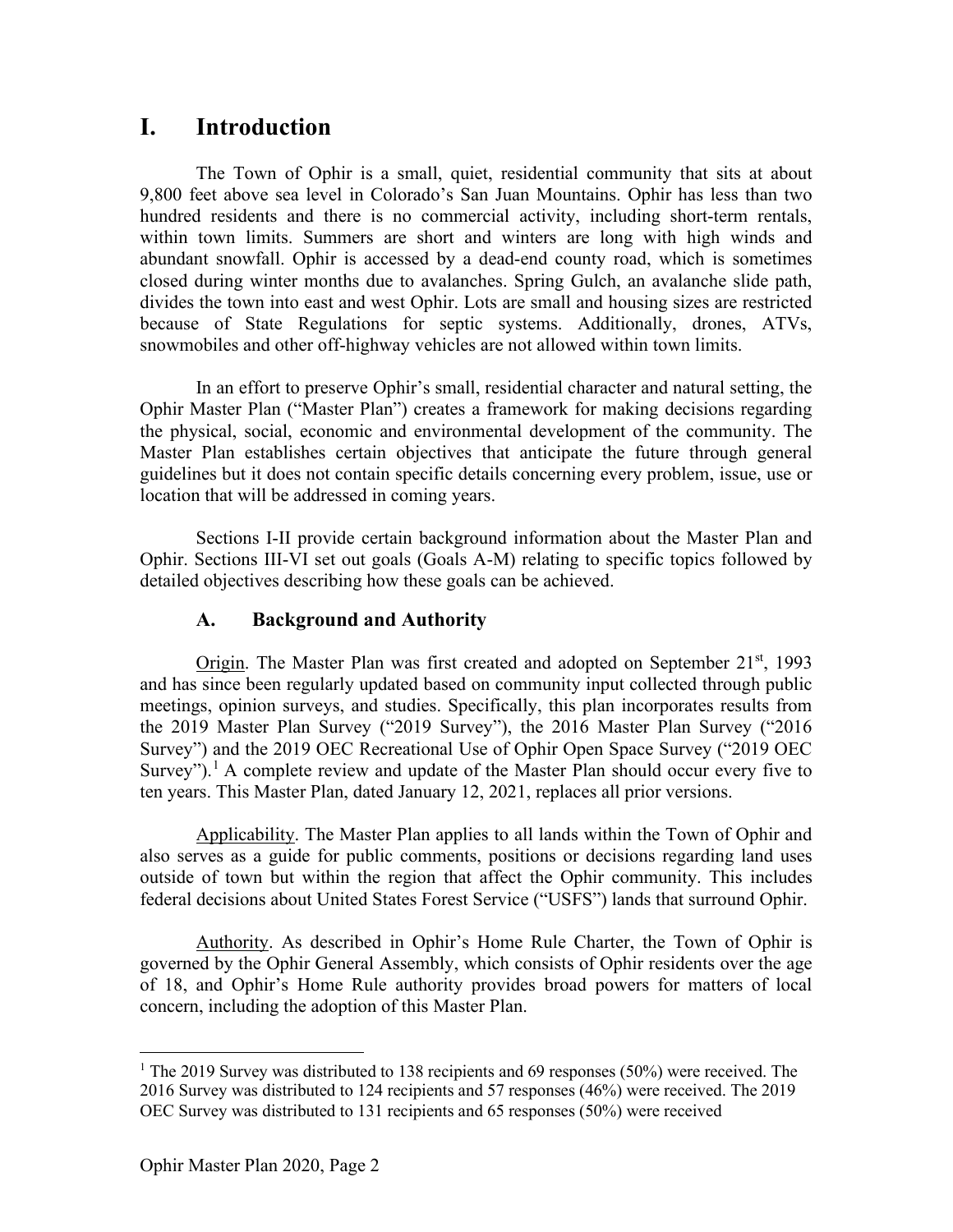Additionally, Colorado Revised Statutes authorize municipalities to plan their communities as provided by the following statutes: §31-23-202 (Grant of power to municipality); §31-23-206 (Master Plan); §31-23-207 (Purposes in view); §31-23-212 (Jurisdiction); §31-23-213 (Scope of control).

### **B. Guiding Principles**

The Master Plan is founded on certain Guiding Principles that encompass the beliefs and views held by the Ophir community as identified through various public processes. These Guiding Principles form the foundation for the goals and objectives described throughout and should inform all decisions regarding planning for the future. Specifically, Ophir aims to limit the mass, size and scale of development and manage population growth and new development to ensure adherence to these Guiding Principles.

The Guiding Principles include the following:

- Preserve Ophir's quiet atmosphere, small-scale community and connection to the natural environment.
- Preserve Ophir's rustic character and residential nature.
- Preserve the natural setting of Ophir and the greater Ophir Valley.
- Protect the health and wellness of Ophir residents.

Additionally, Ophir employs the precautionary principle in all decision-making that if an action or policy has a suspected risk to the public or environment and there's no scientific consensus on the potential risk, the burden of proof that it isn't harmful falls on those advocating for the action.

## **II. Setting, History and Government**

Setting. The Town of Ophir sits at about 9,800 feet above sea level in Colorado's San Juan Mountains in San Miguel County. It's nestled in what is referred to as the Ophir Valley, with Waterfall Canyon to the south, Swamp Canyon to the southeast and Spring Gulch to the north. During winter months Ophir enjoys abundant snowfall and high winds. Summer months are short but beautiful.

History. For hundreds of years, nomadic Native Americans, including the Uncompahgre Utes, came to the Ophir Valley during the summer months. In 1881, the U.S. Army forcibly removed the Uncompahgre Utes from their native lands in the San Miguel River Basin, relocating them to Utah and making them part of the Ute Tribe on the Uintah and Ouray reservation.

In 1875, Lieutenant Howard and a group of prospectors from Silverton followed a creek (later named the Howard Fork of the San Miguel) up to a high valley where they found vivid orange sediments in the creek bed. In 1878, seventeen of these men returned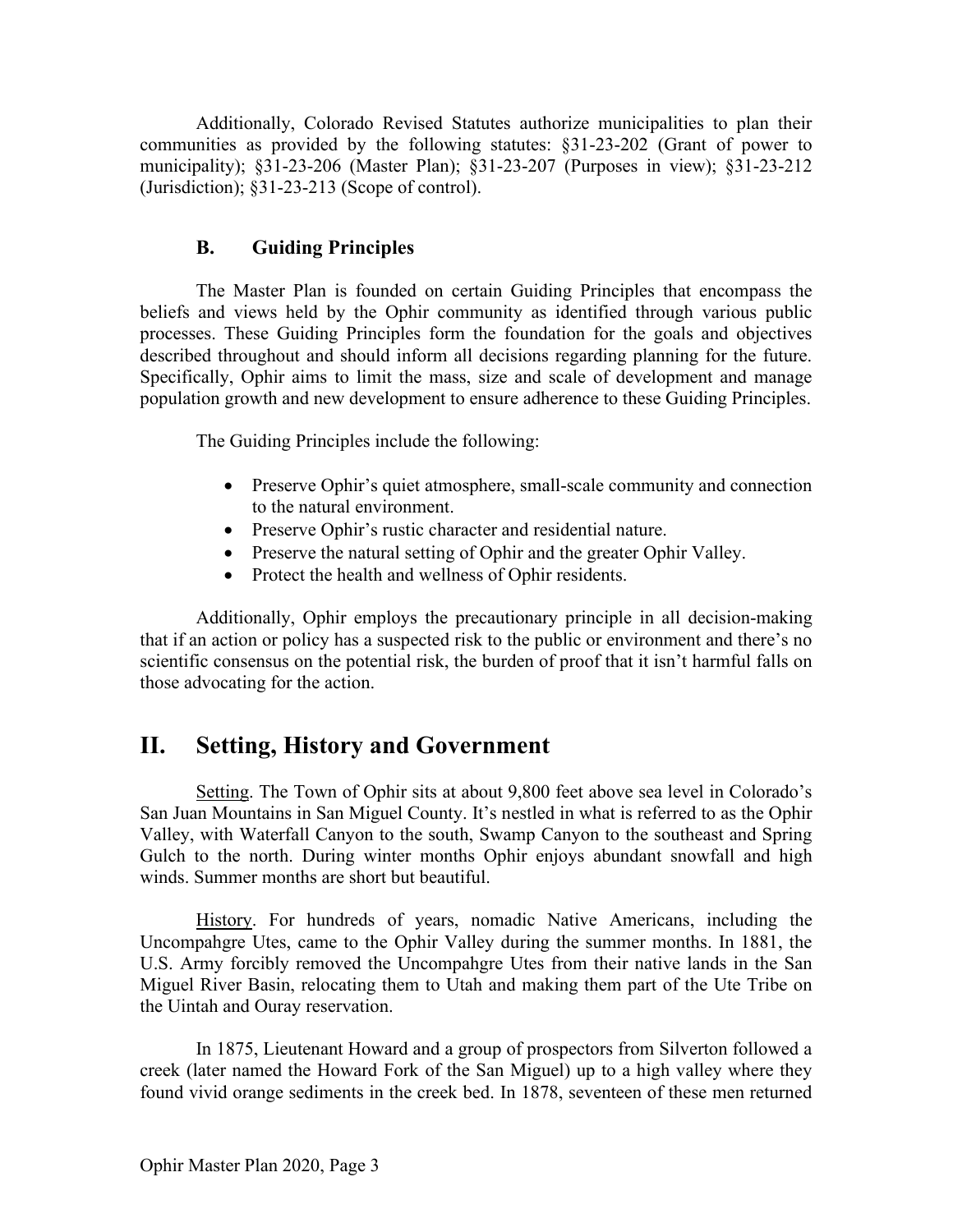to build one-room cabins and named their settlement "Ophir" after the biblical mining villages of King Solomon.

By 1885, Ophir had a population of around 200 people, which fluctuated over the next ten years with the boom and bust of the mining trade. The period of 1896-1910 was Ophir's most prosperous time with about 40 houses interspersed among two hotels, several saloons, a livery stable, a town hall, a meat market, two blacksmiths, a barbershop, a volunteer fire department, a restaurant, a school and the Suffolk Mill. The Crown Point, Nettie, Santé Cruz, Nevada, and Summit mines yielded gold bearing quartz. The Caribou Mine yielded silver, which was sent over Ophir Pass to Silverton for processing.

In 1891, a train station and depot was established by the Rio Grand Southern Railroad at the Ophir Loop. This connected Ophir with Telluride where goods and supplies could be bought. By 1908, electricity and telephone service were available.

Frequent avalanches in the gullies west of the town made travel difficult and caused power to go out for days at a time. The Spring Gulch slide path destroyed many buildings in town and major fires were frequent. Many of Ophir's residents moved down valley to the Ophir Loop where the nearby Butterfly Mine provided employment and the railroad provided transportation.

In the early 1970s, decades after the mining boom had dissipated, new residents, attracted in part by the fledgling Telluride Ski Resort, settled in the Ophir Valley and rebuilt old mining shacks or constructed new homes in what is now referred to as west, or old, Ophir. When the state planned to take over the old town site, Ophir residents rallied to create a municipality, resulting in the town ownership of multiple properties and a formal recognition of the avalanche hazards. By 1980, there were about twenty residents and an old log structure was moved to a new foundation to become the Town Hall. In the 1990s, Ophir moved its water source from Waterfall Canyon to Warner "Springs" and built a new filtration facility with reserve tanks and a pumping station. This opened town land to the east of Spring Gulch to development and a Special Improvement District was created for what has become known as east Ophir. Ophir has since moved its primary water source back to Waterfall Canyon.

In the past three decades, services and facilities have been added to support the community. These include a maintenance garage, garbage facility, two parks, a renovated Town Hall with a community garden, composting facility, new water plant and townwide Internet. The town's current demographics are 75 houses and approximately 185 residents.

During the past three decades, Ophir has partnered with numerous stakeholders and government entities to promote preservation and collaboration in the Ophir Valley. For example, in the early 1990s Ophir completed the "Waterfall Canyon Land Exchange Project," which acquired and protected 169 acres of mining claims in Waterfall Canyon in exchange for four building lots in east Ophir and allowed the annexation of West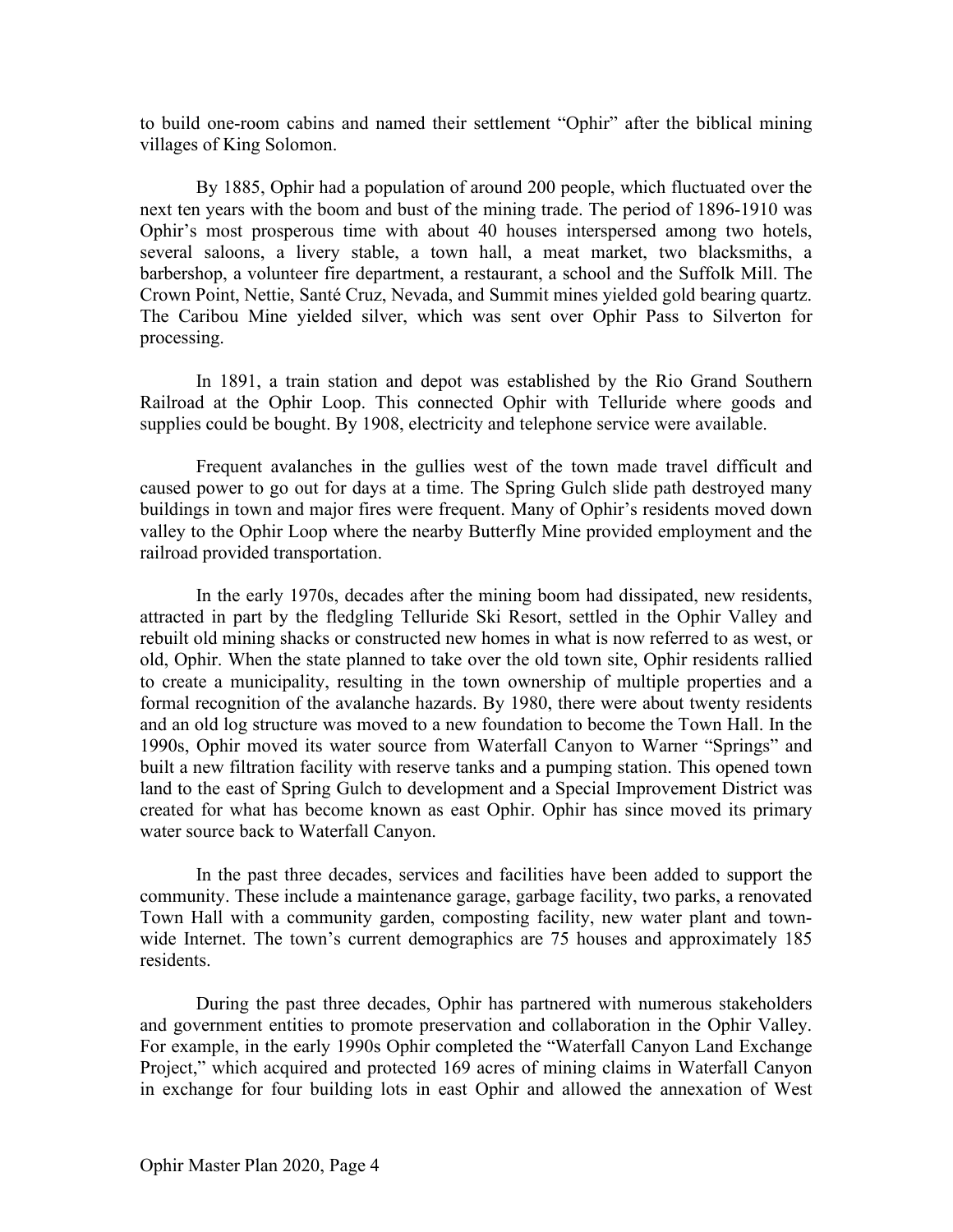Ophir to enable greater than county density. Additionally, Ophir assisted the San Miguel Conservation Foundation acquire land in Waterfall Canyon by selling a town building site. Throughout the next decade, the Town of Ophir partnered with San Miguel County, the USFS, congressional representatives, the Trust for Public Lands ("TPL"), and private landowners to protect more than 1100 acres in the Ophir Valley from private development and commercial use. Ultimately, the TPL brokered that acreage to the USFS in 2010. More recently, Ophir used a Great Outdoors Colorado grant to purchase the Ferric Oxide parcel, which is located east of Ophir, with the purpose of minimizing toxic contributions from the Ferric Oxide site to the Howard Fork. Presently, Ophir is working with the USFS to clean up the New Dominion mine site.

Government. The Town of Ophir is governed by the General Assembly, which is the sole decision-making body. The General Assembly consists of any person eighteen (18) years of age or older who has resided within the Town of Ophir for twenty-two (22) days immediately preceding any meeting of the General Assembly in which the person casts a vote and has registered to vote with the Town Clerk on or before the date of the meeting or election at which the person votes. All official action by the General Assembly is done through ordinance, resolution or motion.

Ophir's elected officers include the Mayor, Mayor Pro Tem, Town Clerk, and Town Treasurer. The Town of Ophir also employs a Town Manager for town administration. In addition, certain boards and commissions have been established to assist with various governance issues. The following commissions are currently active:

- *Planning & Zoning Commission ("P&Z").* The P&Z was created to provide guidance, regulation and review that ensure future development is compatible with existing development. This includes responsibility for taking feedback from the community and maintaining Ophir's Land Use Code (the "LUC"), which governs development within the Town of Ophir, and for regularly presenting a Master Plan to the General Assembly. The P&Z consists of five regular members and two alternates. (*See* Ophir Ordinance 93-2.)
- *Ophir Environmental Commission ("OEC")*. The OEC was created to ensure the protection and restoration of the natural environment within and surrounding the Town of Ophir. This includes, but isn't limited to, guidance about Ophir's Open Space Program. The OEC consists of five members. (*See* Ophir Ordinances 93-4, 94-7 & 2020-3.)

## **III. Community Design & Land Use**

This section sets forth specific planning goals and detailed objectives that reflect community values. As new development occurs and the community changes, these should be incorporated in all future decision-making.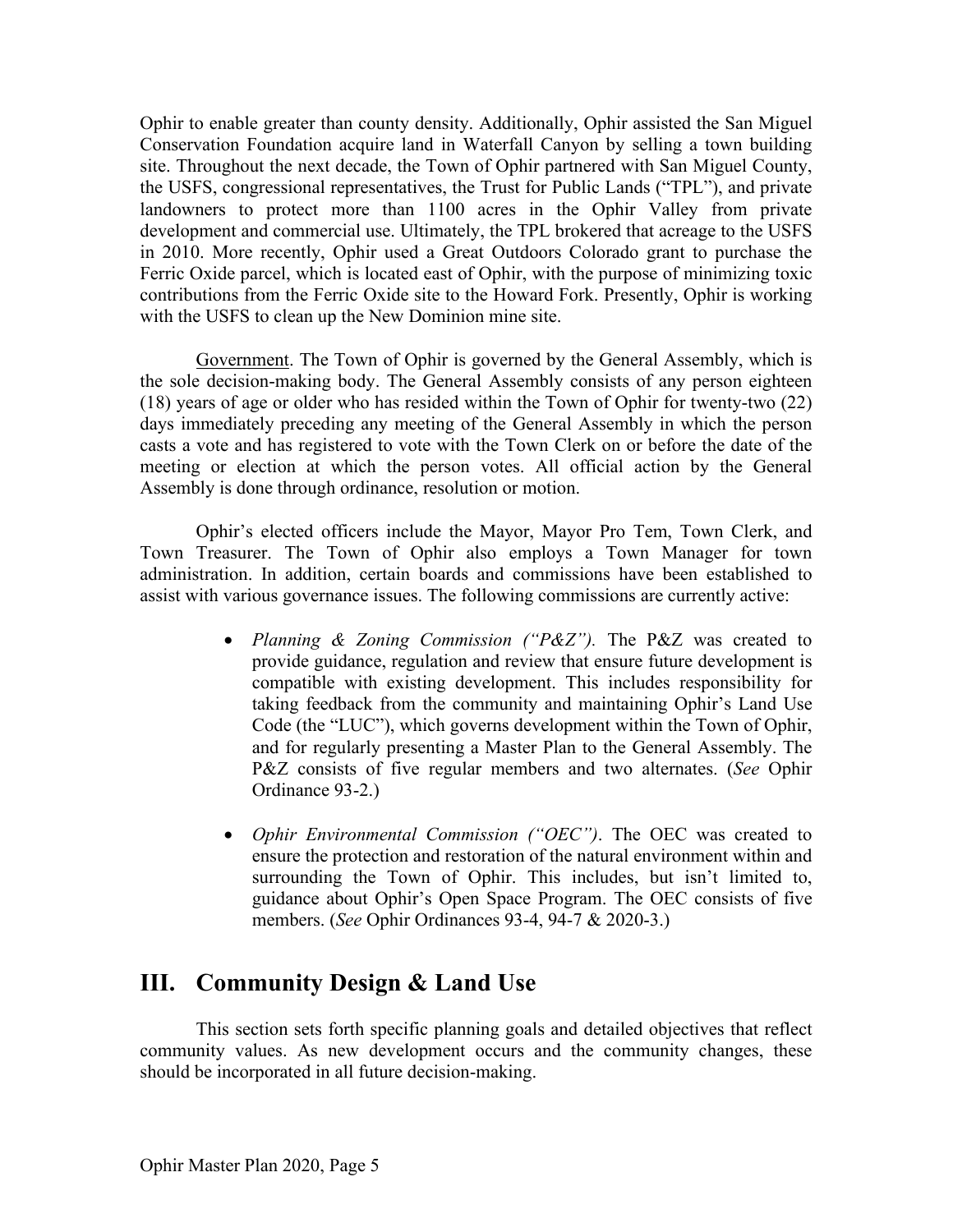## **Goal A: Preserve Ophir's Unique Character**

Residents value Ophir's unique setting and character.

### *Goal A - Detailed Objectives*:

- 1. Inform and involve Ophir residents on issues that impact the community, including but not limited to conducting comprehensive opinion surveys at least every five to ten years. Ophir residents believe the General Assembly is an effective way of governing, though some desire broader engagement. (*See* 2019 Master Plan Survey Question ("2019 MPSQ") 17.)
- 2. Increase participation in community surveys to ensure their effectiveness.

### **Goal B: Preserve Ophir's Residential Character**

The Ophir community values the residential character and scale of Ophir. Ophir residents want to maintain this character and continue to discourage commercial activity.

*Goal B - Detailed Objectives*:

- 1. Retain the residential character of the community and discourage commercial activity or tourism in the Ophir Valley. (*See* 2019 MPSQ 12; *see also* 2016 Master Plan Survey Question ("2016 MPSQ") 73 and Section V.)
- 2. Implement stricter enforcement of Ophir's Home Business Occupation regulations in the LUC and consider whether additional provisions, such as payment for use of Ophir's trash and recycling facilities by home business owners should be added to the LUC to reduce any impact on Ophir residents without home businesses. (*See* 2019 MPSQ 12.)
- 3. Preserve the scale and size of Ophir. (*See* 2016 MPSQ 85.)

## **Goal C: Preserve Ophir's Mountain Landscape**

The Ophir community values the town's mountain landscape and aims to promote new development that is compatible with the existing rustic, historic architecture of town and the natural setting of the Ophir Valley while also encouraging Green Building practices. Unlike many communities throughout the country, Ophir doesn't support homogenization caused by generic tract housing, bland architecture, or architecture that is misaligned with its setting and location. Further details about Ophir's environmental stewardship objectives can be found in Section V below.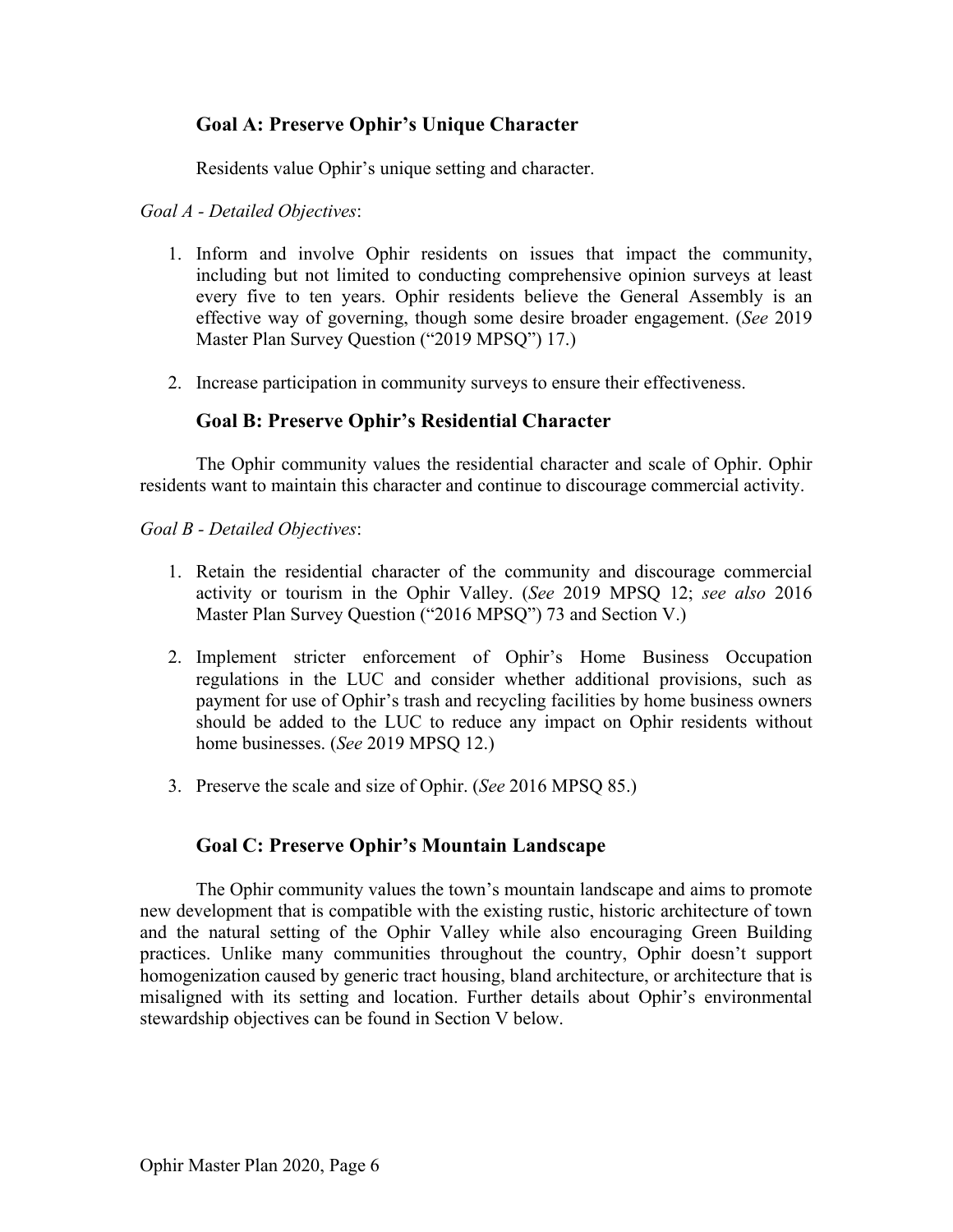### *Goal C - Detailed Objectives*:

- 1. Continue to promote mountain compatible design that preserves connection to the surrounding natural alpine environment and functions in Ophir's high altitude mountain setting.
- 2. Continue to protect the surrounding mountainsides as open space and discourage forest development of any type, including resource extraction. (*See also* Section V.)

## **Goal D: Preserve Ophir's Historic Character**

Ophir's mining history is a part of Ophir's unique character. A handful of historic structures and numerous artifacts speak not only of Ophir's history, but the history and culture of the American West.

### *Goal D - Detailed Objectives*:

- 1. Encourage opportunities for residents and visitors to appreciate Ophir's history.
- 2. Maintain the Ophir Cemetery and consider whether any improvements should be made as long as these are at a reasonable cost. (*See* 2019 MPSQ 3.)
- 3. Address historical and cultural preservation measures in the LUC. (*See* 2019 OEC Survey Question ("2019 OEC SQ") 9.)

## **Goal E: Maintain Housing Opportunities for the Community**

Maintain single family housing opportunities and residential neighborhoods that meet the needs of the Ophir community.

*Goal E - Detailed Objectives:*

1. Through community surveys and discussion, determine whether Ophir should pursue local affordable housing projects or other similar mechanisms to ensure affordable housing. The 2019 Survey indicates that many residents aren't interested in pursuing affordable housing projects in Ophir, though there is no clear consensus on this subject and the 2016 Survey indicates residents are open to deed-restricted or price-capped housing. (*See* 2019 MPSQ 42, 2016 MPSQ 70.)

## **Goal F: Update and Clarify Ophir's LUC**

In recent years, the Town of Ophir has spent significant resources in deliberations over the interpretation and enforcement of Ophir's Land Use Code ("LUC"). Ophir residents believe complaint-based enforcement of the LUC isn't adequate and would like Ophir to implement better enforcement mechanisms. (*See* 2019 MPSQ 4.) This is in part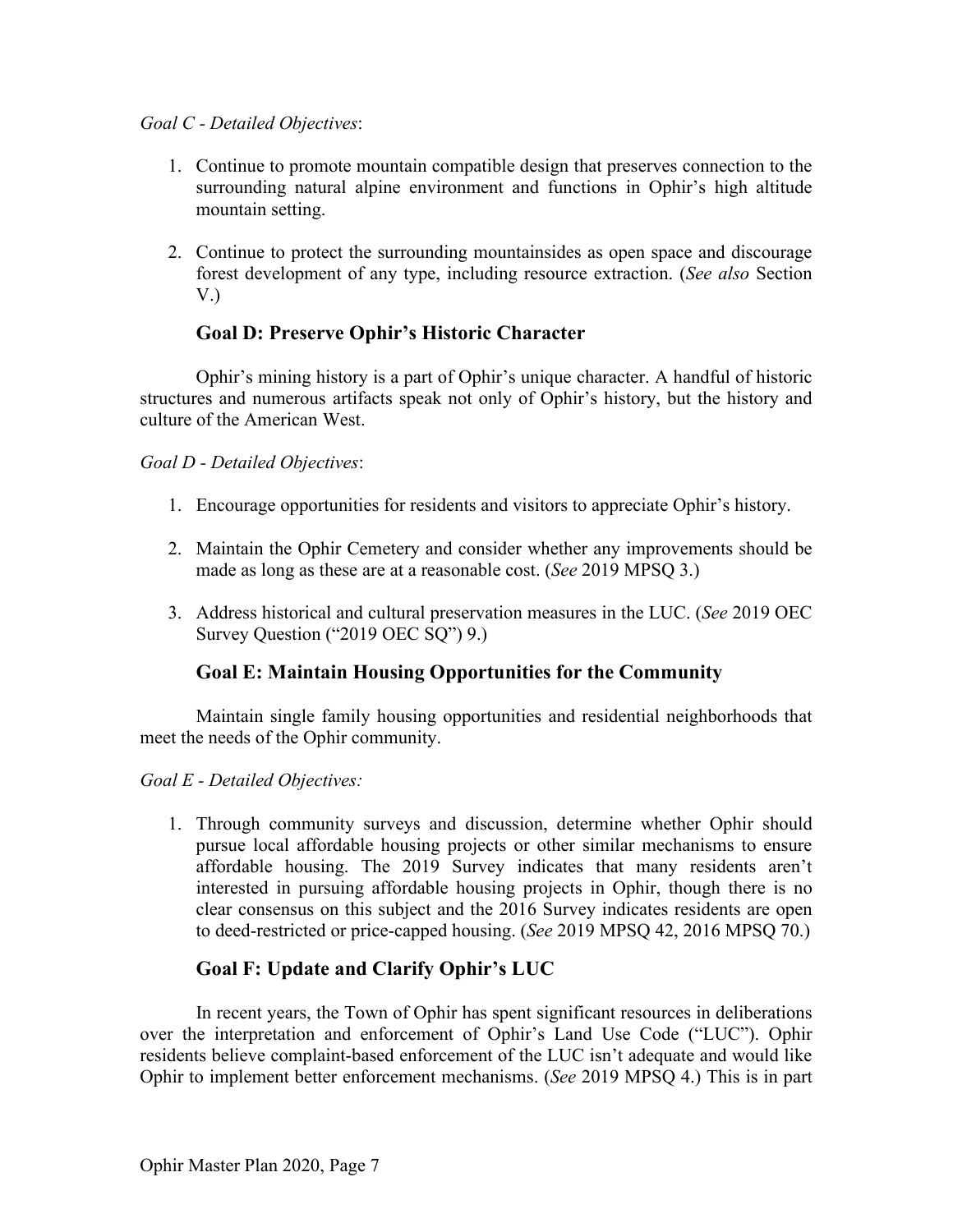because as a small community, enforcement that depends on neighbors' complaints is limited in its effectiveness.

### *Goal F - Detailed Objectives:*

- 1. Update and clarify the LUC in line with Goals A-E described above.
- 2. Establish effective mechanisms for enforcing the LUC, including inspections and fines. (*See* 2019 MPSQ 4.) LUC violations should either be brought into compliance, go through the variance process and/or pay a fine. (*See also* 2019 MPSQ 10.)
- 3. Review and clarify exterior materials allowable under the LUC, including consider allowing siding stains and other siding materials, such as metals, that are in natural earth tones and fit with Ophir's historic character and natural setting. (*See* 2019 MPSQs 5-7.)
- 4. Through community surveys and discussion determine whether to allow lock-off units with certain restrictions, such as additional payment, parking restrictions, upgraded fire safety or occupancy limits. The surveys conducted in 2019 and 2016 returned conflicting results on this topic. (*See* 2019 MPSQ 8 & 2016 MPSQ 41.)
- 5. Implement stricter enforcement of the LUC's prohibition of short-term rentals. (*See* 2019 MPSQ 9.)
- 6. Conduct a survey to determine whether the LUC should be amended to a) revise setbacks for accessory buildings and/or b) size of the accessory buildings. Responses in the 2019 survey were inconclusive. (*See* 2019 MPSQ 11.)
- 7. Continue to restrict building heights and excessive mass and scale of new structures to preserve view corridors. (*See* 2016 MPSQ 104.)
- 8. Consider and implement incentives that encourage sustainability in building designs and architecture. (*See* 2016 MPSQ 45.)

## **IV. Public Facilities and Services**

This section provides an overview of the public facilities and services in the Town of Ophir followed by goals and detailed objectives for these facilities and services.

Town-Owned Land. The Town of Ophir owns 395 lots. Of these, approximately 32 potential building sites are not located in high or moderate zoned hazard areas. Some of these buildable sites have been set aside by Ophir Ordinance 96-1 as part of a "landbank" to support Ophir's preservation objectives. Contiguously located non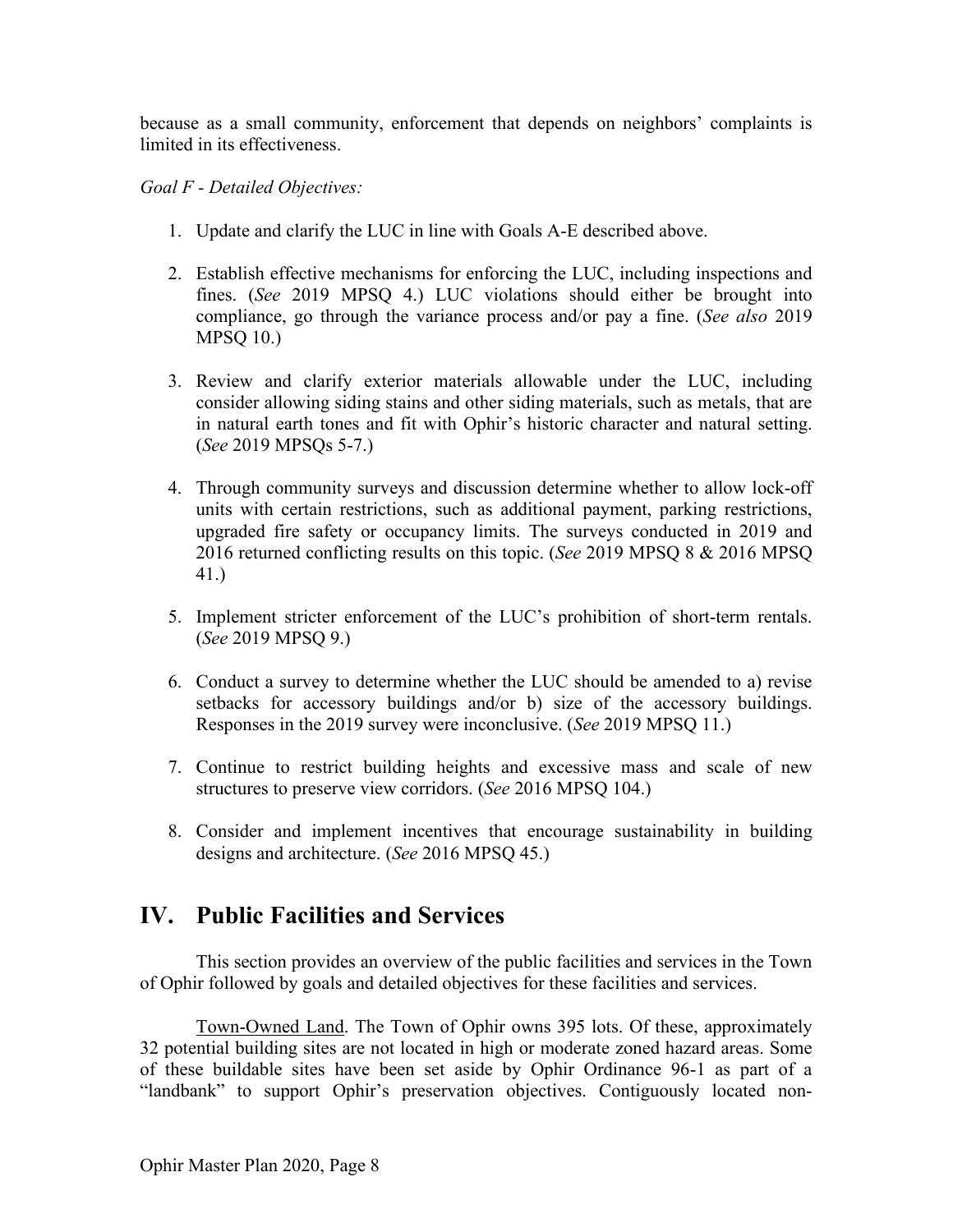buildable lots within the high hazard avalanche zones are thought of as "preserves." All other buildable town-owned lots are not considered "open space" because they could be developed at the discretion of the Town. For discussion of Ophir's Open Space Program, *see* Section V below.

Town Hall & Greenhouse. Town Hall is located at 36 Porphyry. Town Hall provides administrative office space, a public meeting space and a community greenhouse space.

Water System & Water Rights. Colorado is an arid state that manages the limited supply of water under the "doctrine of prior appropriation." Ophir currently has a water right for a surface diversion in Waterfall Canyon and water rights for Warner Spring. The town's water system treats surface water from Waterfall canyon at a treatment facility in town limits constructed in 2010. This is Ophir's primary system and Warner Springs, on the north side of Ophir, is utilized as a back-up. Ophir can store up to 79,000 gallons of water and uses a three-stage filtration system followed by sodium hypochlorite treatment.

Source Water Protection Plan. Ophir worked with area stakeholders to develop a Source Water Protection Plan ("SWPP") to insure best water management practices and reduce any potential risk of contamination to its water source. Specifically, Colorado Rural Water developed and filed Ophir's SWPP with the state of Colorado in August 2020. The Source Water Protection Areas for Ophir's water sources includes the Waterfall Creek watershed, the Warner Springs and Spring Gulch drainages, and a 100 foot buffer around the pipeline from Waterfall Creek to Ophir's treatment facility.

Wastewater Treatment. Ophir does not have centralized wastewater treatment facilities. Individual septic systems are used and this limits the size of homes in Ophir. All septic systems are reviewed by the County Health Inspector and must be done in accordance with the State Individual Sewage Disposal Act. These regulations limit Ophir's potential build-out capacity to 150 single-family homes.

Streets and Alleys. The street system in Ophir is based on the historic town site plat and follows a grid system, except where variation is necessary because of the land's natural features. Alleys are used for access to utilities and construction or maintenance. Some alleys have been vacated (*see* Ophir Ordinance 79-1), while others are physically unrecognizable but legally exist.

Fire Protection. Fire protection is provided to Ophir by the Telluride Fire District at Station 2 in Mountain Village and Station 4 on Highway 145 near San Bernardo.

Education/Day Care. Ophir falls within the Telluride School District.

Telecommunication & Media. Quest provides telephone services and Visionary Communications provides Internet in Ophir. No cable television services are offered in Ophir and cell phone reception is only available through voice-over-Internet-Protocol services. Enhanced broadband may or may not be pursued.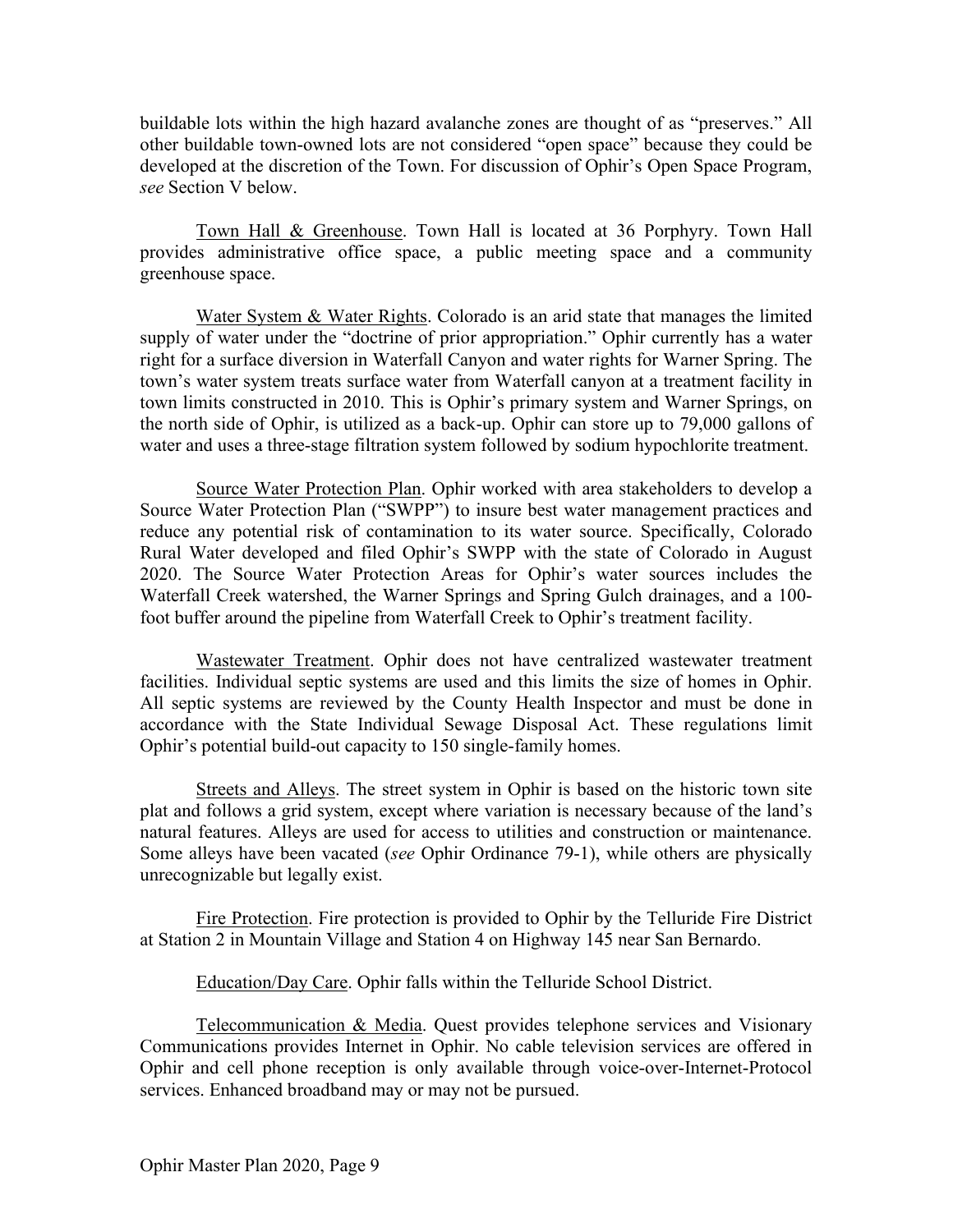Utilities & Energy Planning. Currently, Ophir is provided electricity through a franchise agreement with San Miguel Power Association, which purchases wholesale electricity from the Tri-State Generation and Transmission Association. In 2018, Ophir committed to transitioning to 100% Greenhouse Gas-Free or carbon-neutral electricity. (*See* Ophir Resolution 18-5.) As discussed further below, the Ophir community would like to develop and implement self-sustaining, renewable energy sources to move off the power grid. Ophir's attempts to employ hydropower have so far been unsuccessful but may be resumed in the future.

Parks. Within the Town of Ophir there is a central park area in west Ophir and a park in east Ophir. The west Ophir Park contains a playground, basketball court, and picnic tables. The east Ophir Park contains a relocated historic mining cabin with a community gathering area.

In-Town Trails. There are no maintained footpaths within Ophir town limits.

### **Goal G: Serve the Health, Safety & Well-Being of Ophir Residents**

Ophir aims to develop, maintain, and enhance public facilities and services that are directly related to the health, safety and well-being of its residents. This includes maintaining reasonable affordability, in part by ensuring that new growth doesn't reduce the level of service provided to or increase the financial burden on existing residents.

#### *Goal G - Detailed Objectives:*

- 1. Regularly assess the administrative demands of the Ophir community and ensure there is sufficient staffing to meet these needs.
- 2. Continue to provide and maintain adequate office space, equipment and furniture at Town Hall to meet Ophir's administrative demands. Ophir residents believe the Town Hall is sufficient for Ophir's current and foreseeable needs. (*See* 2019 MPSQ 13.)
- 3. Improve Ophir's trash, recycling and compost facility and continue upkeep of the maintenance barn. (*See* 2019 MPSQ 16.)
- 4. Consider and implement ways to address water shortages caused by unpredictable fluctuations in water supply sources and Ophir's storage capacity. Ophir residents believe water resources should be a top priority for Ophir. (*See* 2019 MPSQ 18, 19.)
- 5. Maintain compliance with the Safe Water Drinking Act and enhance the quality of Ophir's municipal water.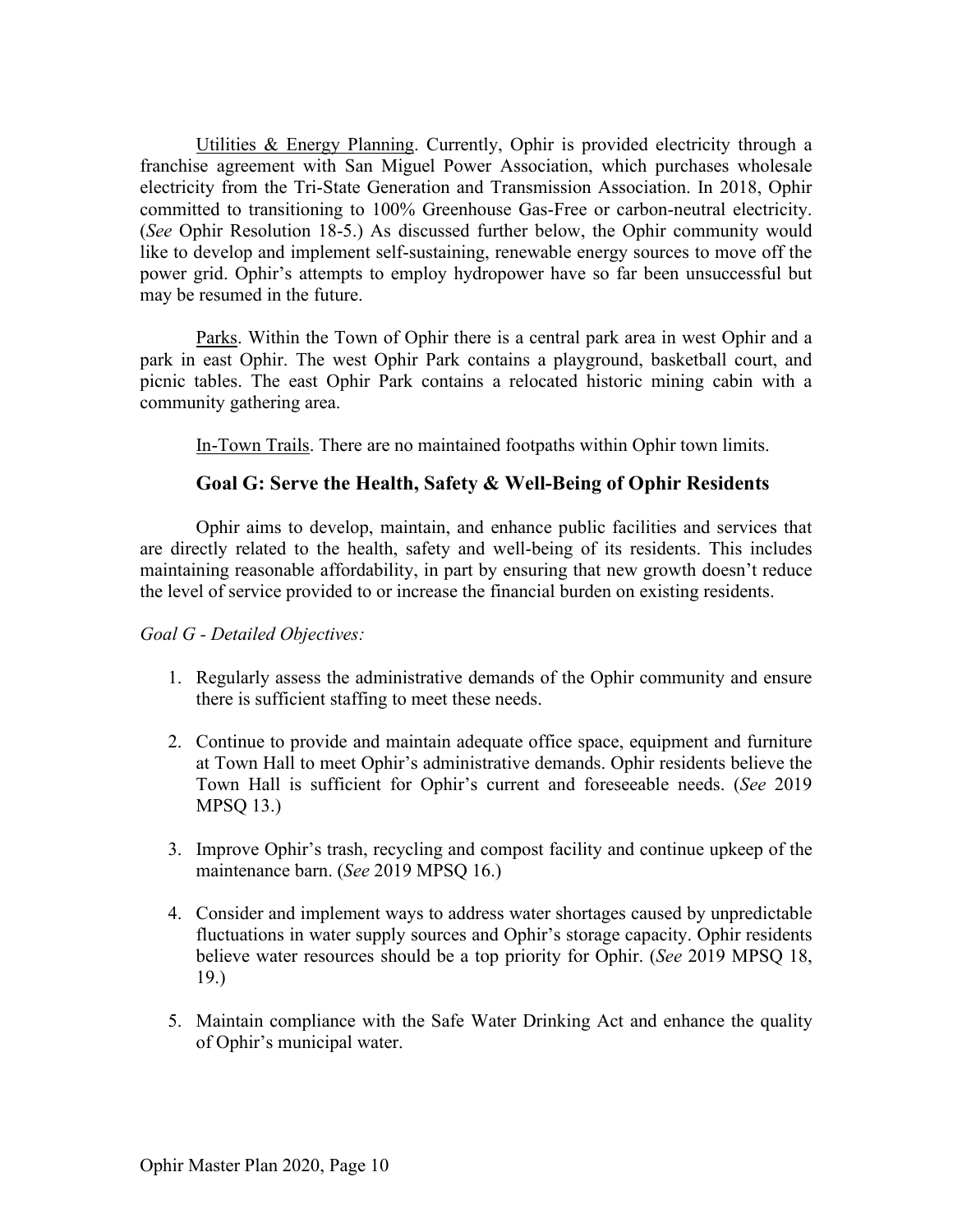- 6. Establish a rate structure that recovers cost of securing adequate water rights to serve any new development and a reserve fund for unexpected repairs or maintenance of the water system.
- 7. Implement stricter enforcement of Ophir's speed limits and consider other options for speed mitigation including permanent speed humps or implementing speedcamera enforcement.
- 8. Implement stricter enforcement of Ophir's winter parking regulations, particularly for day use visitors, to ensure proper road maintenance and safety for Ophir residents. (*See* 2019 MPSQ 20, 21.)
- 9. Through community surveys and discussion, determine whether Ophir should provide and maintain parking for recreational users. There is not consensus among Ophir residents on this point. (*See* 2019 OEC SQ 4.) There is, however, consensus that Ophir residents don't want the town to provide a public restroom. (*See* 2019 OEC SQ 5.)
- 10. Implement stricter enforcement of LUC's §305, which requires all residential structures provide at least two off-street parking spaces for lot areas equal to, or less than 5,000 square feet and three spaces for lot areas greater than 5,000 square feet. Ophir residents are concerned by the amount of on-street parking. (*See* 2016 MPSQ 28.)
- 11. Continue to maintain Ophir's roads through grading and snow removal, including regular clearing of fire hydrants, drainage ditches and culverts. Ophir residents believe these efforts are adequate and they would not pay higher taxes for more regular maintenance on in-town roads. (*See* 2019 MPSQ 22, 24, 25.) For further discussion of mitigating grading impacts on native vegetation, see Section V below.
- 12. Require landowners to remove any structural obstructions, such as sheds, retaining walls, trailers, campers or fences, from town alleyways within in a designated period of time. Designate alleyways necessary for emergency access and prioritize removal in those first. (*See* 2019 MPSQ 27, 28.)
- 13. Consider measures for fire protection within Ophir. The 2019 Survey indicates that there is no clear consensus on whether residents would be willing to pay additional taxes to build a firehouse within town limits. (*See* 2019 MPSQ 29.) The 2016 Survey, however, indicates that Ophir residents are interested in pursuing fire protection within town limits. (*See* 2016 MPSQ 63, 64.)
- 14. Continue to maintain and enhance the water system for fire protection.
- 15. Maintain a local Emergency Operations Plan for the Town of Ophir that the Town Manager regularly updates and educates town staff about.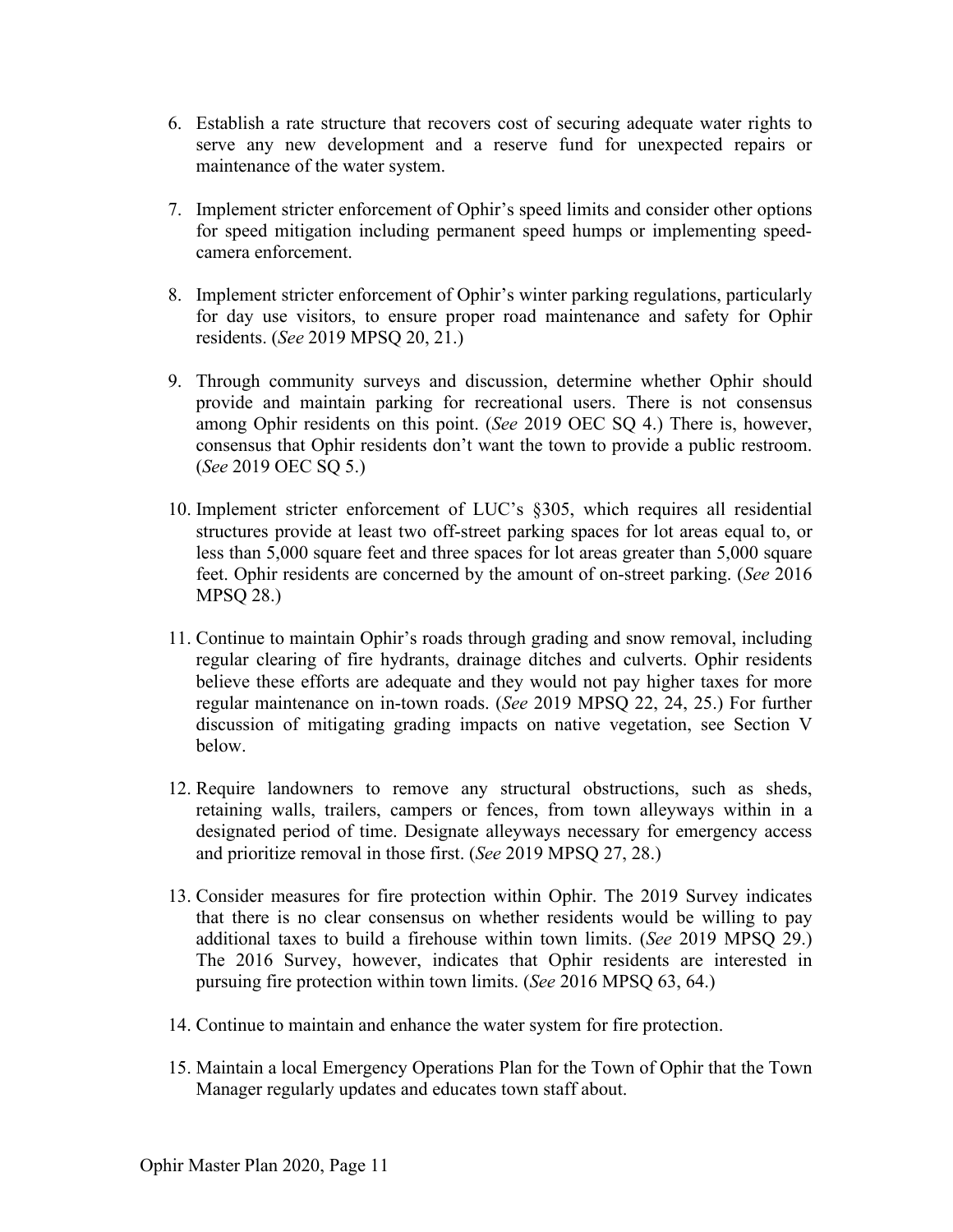- 16. Continue to pursue placing all electrical lines, including high voltage transmission lines, underground in the Town of Ophir and consider discussions to expand efforts to the broader Ophir Valley.
- 17. Continue to require all new development and new extensions of electrical lines to install electrical line extensions underground.
- 18. Maintain the Ophir Town Parks for the benefit of all Ophir residents. Ophir residents believe the parks and playground are adequate for the town's current needs and don't think the town should provide or maintain additional recreational venues. (*See* 2019 MPSQ 15, 34; 2019 OEC SQ 8.)
- 19. Through community surveys and discussion, determine whether to develop trails in town for non-motorized uses, such as hiking, walking or biking. There are currently unmaintained footpaths within Ophir town limits. The 2019 Master Plan Survey and 2019 OEC Survey returned conflicting results on this topic. (*See* 2019 OEC SQ 3; 2019 MPSQ 35.) Ophir residents are concerned that increased trail use could have negative impacts on the environment or quality of life and ways to mitigate these impacts should be considered in any discussion of trail development. (*See* 2019 OEC 6, 7.)
- 20. Pursue easements and/or permits that would allow Ophir to establish a nonmotorized trail from town to the post office. This subject wasn't directly addressed in the 2016 or 2019 Surveys, though comments indicate there's still interest in such a trail.

### **Goal H: Promote Sustainability**

Ophir residents are interested in promoting and developing more sustainable energy supplies and sources to serve the community.

*Goal H - Detailed Objectives:*

- 1. Consider whether Ophir should dedicate funds and resources toward expanding the Ophir greenhouse. Ophir residents believe the current greenhouse isn't adequate, but they weren't asked whether town funds should be used for an expansion. (*See* 2019 MPSQ 14.)
- 2. Establish measures to conserve water use, including implementing water meters, encouraging watering times and/or alternating days and incentivizing Xeriscape landscaping. Ophir residents would like to implement these measures, but they don't want to prohibit car washing or lawn watering. (*See* 2016 MPSQ 55, 56).
- 3. Continue to reduce the rate of water system leakage with leak detection programs, replacement of old distribution lines, and repair of failed distribution lines and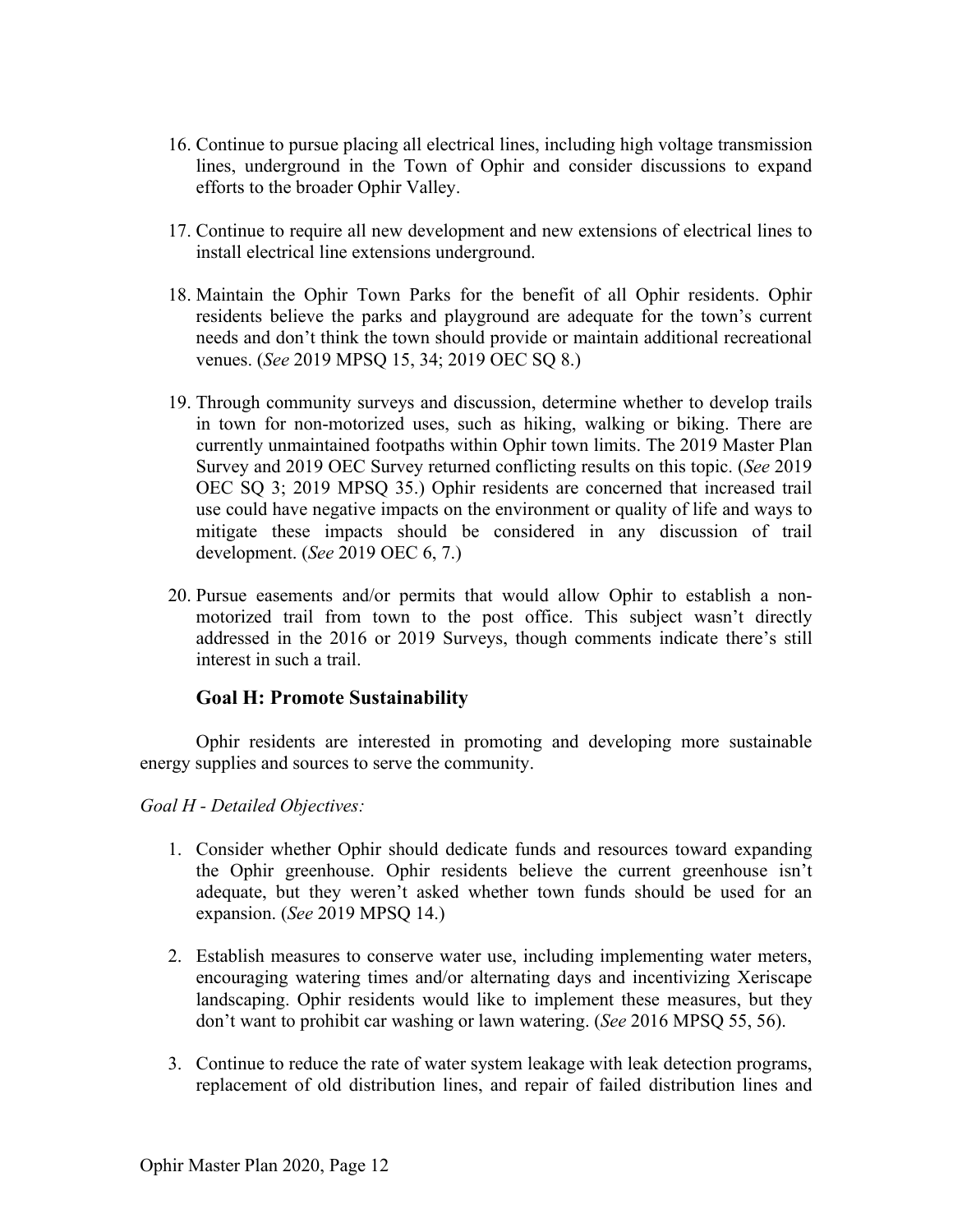insure distribution pipes are bedded properly with non-corrosive fill material that protects such pipes from damage and undue wear that causes leaks.

- 4. Consider establishing a method for assessing and correcting indirect contamination of the Howard Fork due to inadequate wastewater treatment by septic systems in Ophir.
- 5. Prohibit any new development or uses that could result in further contamination of the Howard Fork or require Ophir to install centralized wastewater treatment.
- 6. Consider and implement ways to reduce dust in Ophir. Some Ophir residents aren't satisfied with dust-suppression in Ophir. (*See* 2019 MPSQ 23.) Additionally, Ophir residents would support paving the County Road, which would help with dust suppression. (*See* 2019 MPSQ 26; 2016 MPSQ 18.) Ophir residents don't want to see in-town roads paved, despite dissatisfaction with dustsuppression and do favor green dust control measures. (*See* 2016 MPSQ 16, 27.)
- 7. Pursue self-sustaining, renewable energy sources such as solar, wind or hydro. (*See* 2019 MPSQ 36.) Ophir residents support community solar and wind projects. (*See* 2019 MPSQ 37-38.) Many residents are willing to have solar panels or wind turbines installed on their roofs or property and some residents would like to reconsider hydropower. (*See* 2019 MPSQs 39-40, 2016 MPSQs 47-48.)
- 8. Continue to consider pursuing a connection to the regional transportation system to reduce Ophir's carbon emissions. (*See* 2019 MPSQ 41.) The majority of Ophir residents don't use public transportation or carpools to travel to work or school. (*See* 2016 MPSQ 7-8.)
- 9. Encourage energy efficiency and conservation by individual homeowners.
- 10. Clarify design requirements in LUC for renewable energy mechanisms, including roof-mounted solar panels.

## **V. Environmental Stewardship**

As noted in Section III above, Ophir residents value Ophir's natural setting and are concerned with its preservation. This section outlines environmental stewardship goals and objectives that have been established over the last two decades. Environmental considerations include natural resource protection and environmental remediation.

## **Goal I: Protect Ophir's Natural Resources**

Ophir residents value connection to the natural world and want to protect the natural resources within the Town of Ophir and throughout the Ophir Valley.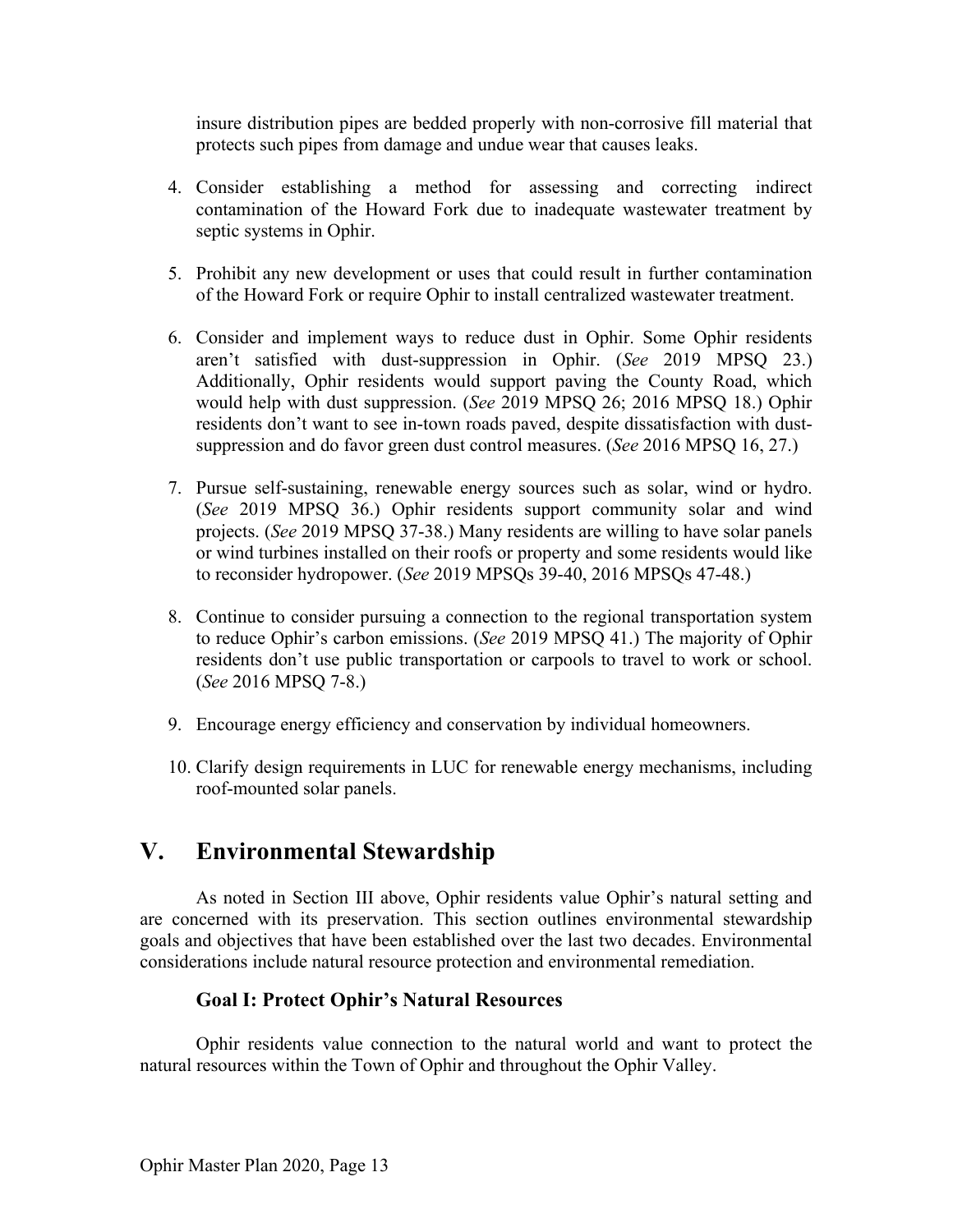### *Goal I – Detailed Objectives*

- 1. Minimize degradation to, or loss of, natural resources, including wildlife, through preservation, mitigation and restoration. (*See* 2019 MPSQ 30.)
- 2. Consider and implement ways to reduce the impact of human activity during elk or deer calving and rutting periods.
- 3. Protect and preserve wetland areas in and around Ophir.
- 4. Protect and preserve the natural meadows in their native state in and around Ophir.
- 5. Enforce current regulations concerning exterior lighting to preserve the natural night sky.
- 6. Continue to work with county, state and federal agencies to prevent environmental degradation from activities such as motorized-recreation, natural resource extraction and road development.
- 7. Advocate for the reduction of motorized recreation in the Ophir Valley and implement stricter enforcement of Ophir's current regulations that prohibit unlicensed vehicles such as OHVs and snowmobiles within town limits. (*See* 2016 MPSQ 107.)
- 8. Continue to encourage residents to reduce, reuse, and recycle all materials.

### **Goal J: Remediate Environmental Impacts of Human Activity**

The Ophir community recognizes human activity, both past and present, has negative impacts on the environment and aims to reduce these impacts through remediation.

#### *Goal J – Detailed Objectives*

- 1. Establish regulations and best practices to require reseeding of lands disturbed by new construction and regular right-of-way maintenance to prevent the spread of noxious weeds. (*See* 2016 MPSQ 58; *see also* 2019 MPSQ 32.) In February 2020, Ophir contracted with an organic weed management service to assist with weed control on town-owned property. (*See* Ophir Ordinance 19-6.)
- 2. Continue to promote cooperative plans to abate and remediate environmental impacts caused by past mining activity.
- 3. Promote cooperative plans to abate and remediate environmental impacts caused by recreational activity.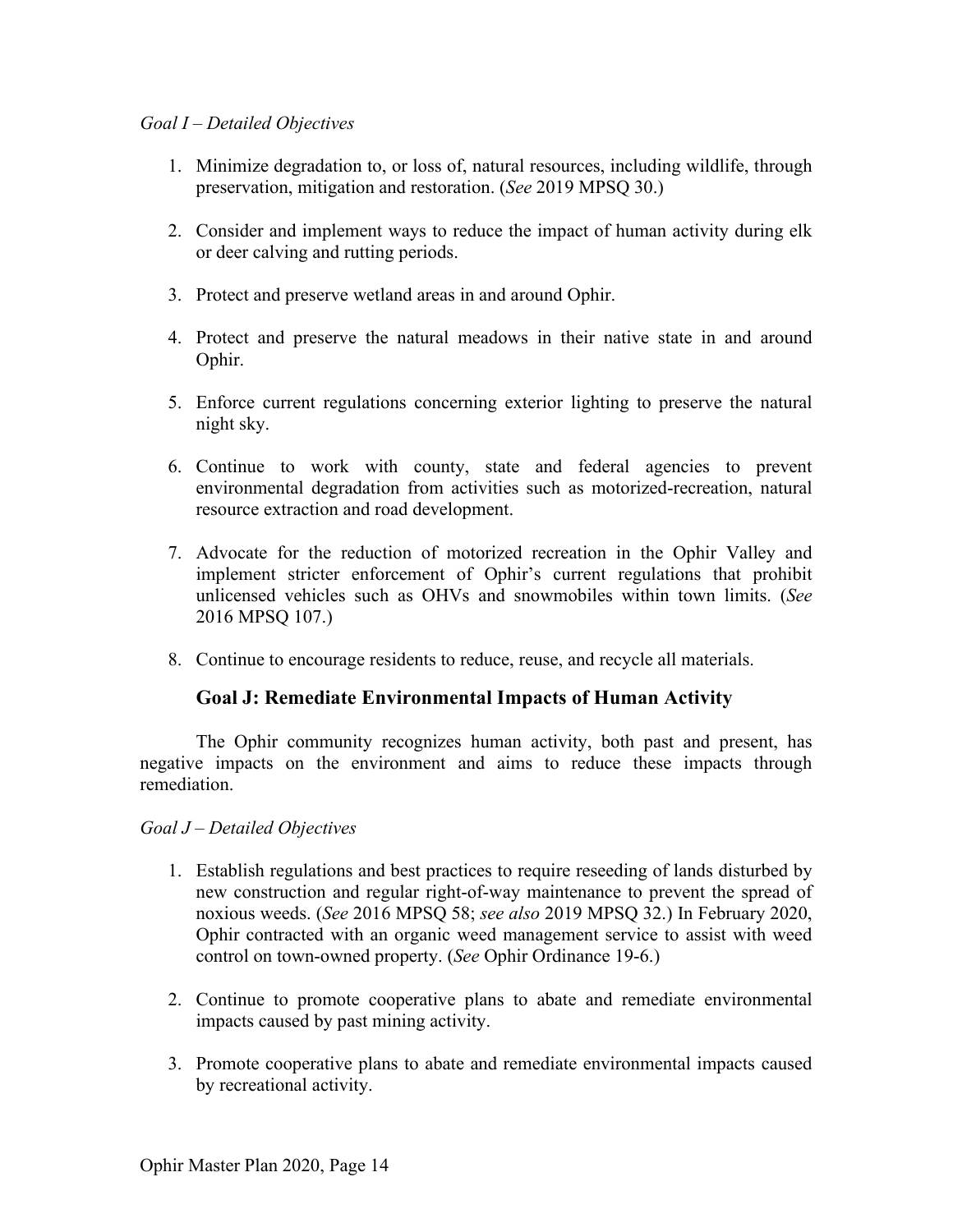### **Goal K: Maintain and Preserve Ophir Open Space**

Preservation of the natural mountain landscape and non-development of land surrounding the Town of Ophir has been and continues to be important to Ophir residents. Ophir initiated an active Open Space Program in 1992 and singularly or in partnership has since acquired many mining claims to preserve as open space. These acquisitions were intended to promote, in perpetuity, stewardship of these properties in their original state, including vistas and vegetation, or to restore them to a more native state. Ophir is further supported in its preservation efforts outside of the Town boundaries by the San Miguel County's Land Use Code 5-321 High Country Area ("HCA").

#### *Goal K – Detailed Objectives*

- 1. Continue to preserve previously acquired open space and to confine density and development in the Ophir Valley to within the town limits. Ophir residents believe Ophir's open space preservation is adequate. (*See* 2019 MPSQ 33; *see also* 2016 MPSQs 81-82.)
- 2. Preserve town-owned lots as assets for future town needs (*see* 2016 MPSQ 80) and ensure that any sale or use of town-owned lots doesn't result in over development, congestion or other negative impacts to Ophir's current residents.

## **VI. Human Wellness**

This section discusses additional ways, not discussed above, that Ophir aims to protect the health and safety its residents.

#### **Goal L: Ensure Health and Safety of Residents**

In addition to environmental stewardship efforts discussed above, Ophir aims to protect the natural environment to ensure the health and safety of Ophir's present population and future generations. Ophir residents believe Ophir does a good job ensuring the health and safety of its residents. (*See* 2019 MPSQ 31.)

#### *Goal L – Detailed Objectives*

- 1. Prevent any degradation to the environment that presents a measurable human health risk.
- 2. Continue to ensure that all ground and surface water in the Ophir Valley meets water quality standards capable of supporting aquatic life and that these waters do not pose any human or other environmental health threat in the valley.
- 3. Develop and implement reasonable noise standards to control nuisance noise.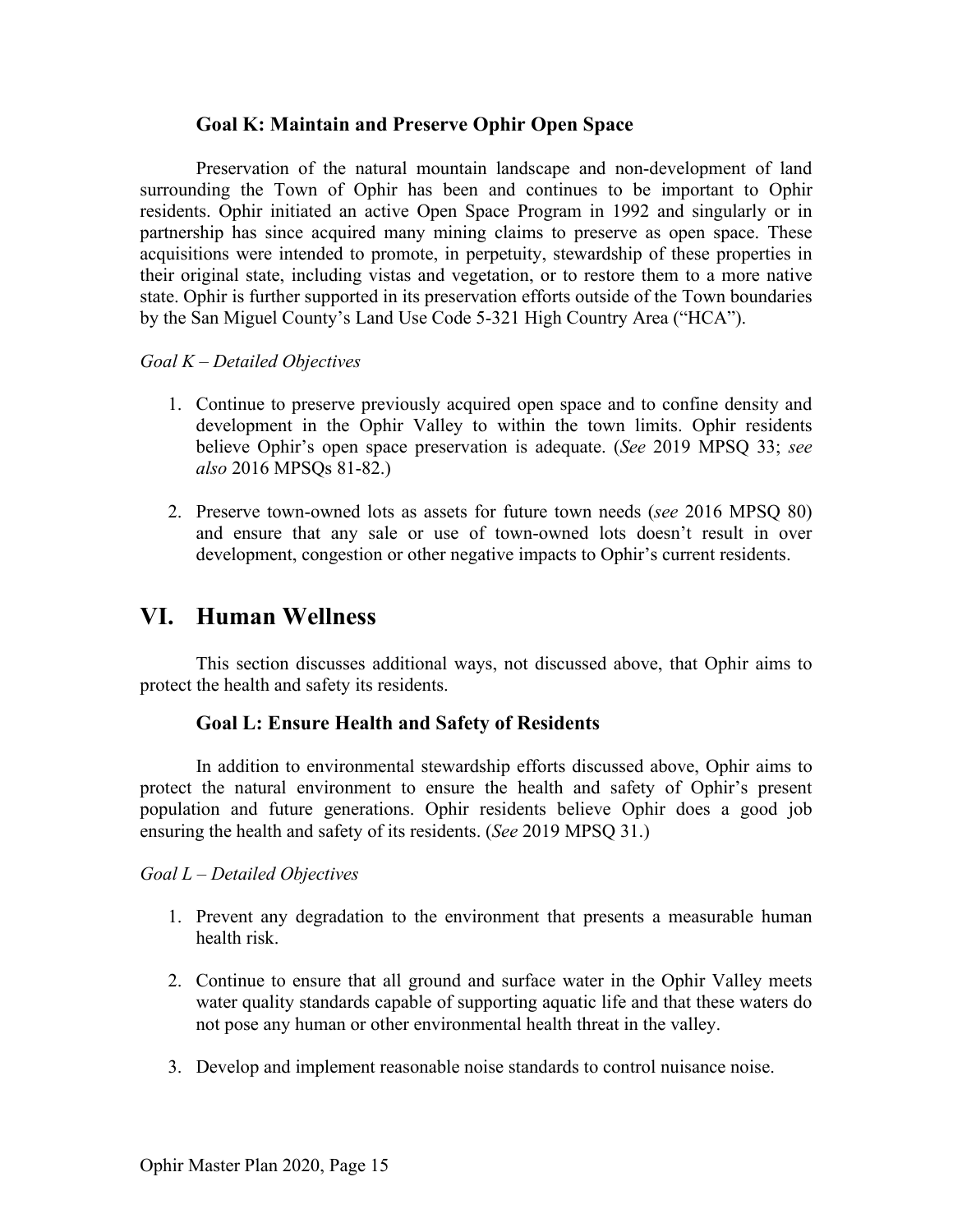### **Goal M: Prevent Damage Caused by Natural Hazards**

Ophir residents are susceptible to certain natural hazards given the town's location and Ophir aims to protect its residents through ongoing awareness and education.

### *Goal M – Detailed Objectives*

- 1. Work with San Miguel County to maintain maps and studies of potential natural hazards, including but not limited to avalanche, debris flows, flood plains, geologic hazards, rock fall, unstable slopes and wildfire areas. (*See* Ophir Resolution 18-3; 2018 San Miguel County All Hazards Mitigation Plan; *see also* 1974 Art Mears Report on Hazard Studies.)
- 2. Encourage and support the education of Ophir residents about fire safety, the natural hazards listed above and other emergency protocol.
- 3. Promote land use patterns that eliminate or reduce potential development in natural hazard areas.